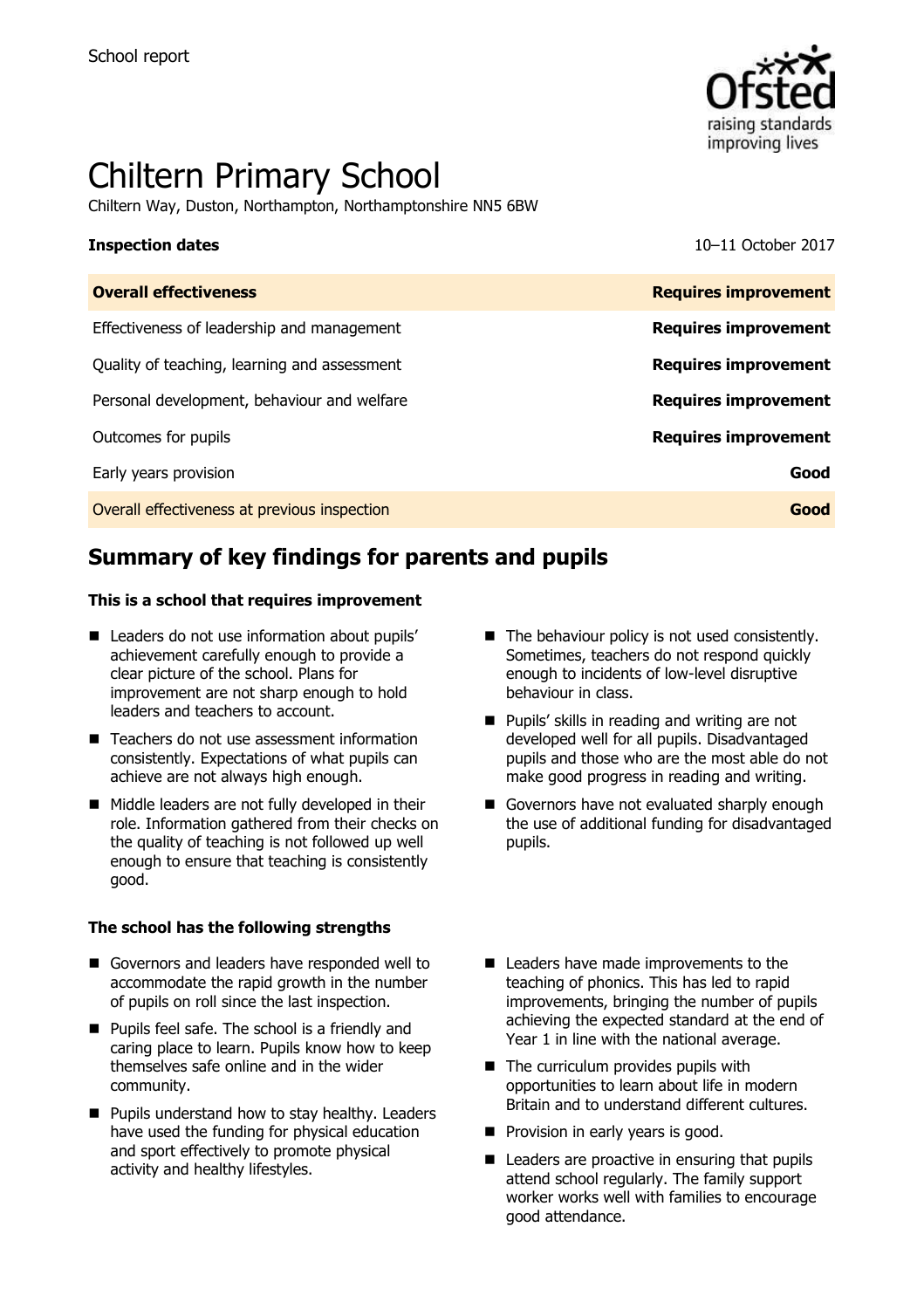

# **Full report**

### **What does the school need to do to improve further?**

- Improve the quality of teaching to increase pupils' progress and raise standards, especially in reading, writing and mathematics, by:
	- ensuring that assessment information about pupils' skills and knowledge is used well to set work at the correct level of difficulty so pupils make at least good progress
	- raising teachers' expectations of pupils' achievement so that pupils make accelerated progress
	- giving pupils more opportunities to develop their writing skills across the curriculum.
- Improve pupils' personal development, behaviour and welfare by ensuring that the school's behaviour policy is applied consistently in all lessons, in order to minimise disruption to learning.
- Improve the effectiveness of leadership and management, including governance, by:
	- making regular checks on the quality of teaching and using these to hold teachers to account, especially for the progress of pupils who have special educational needs and/or disabilities, the most able and those who are disadvantaged
	- developing the leadership skills of subject leaders so they raise standards and improve the quality of teaching in their subjects
	- ensuring that all members of staff have a good understanding of how to teach grammar effectively
	- leaders improving school development planning so that it is more effective in driving improvements in provision and in pupils' outcomes.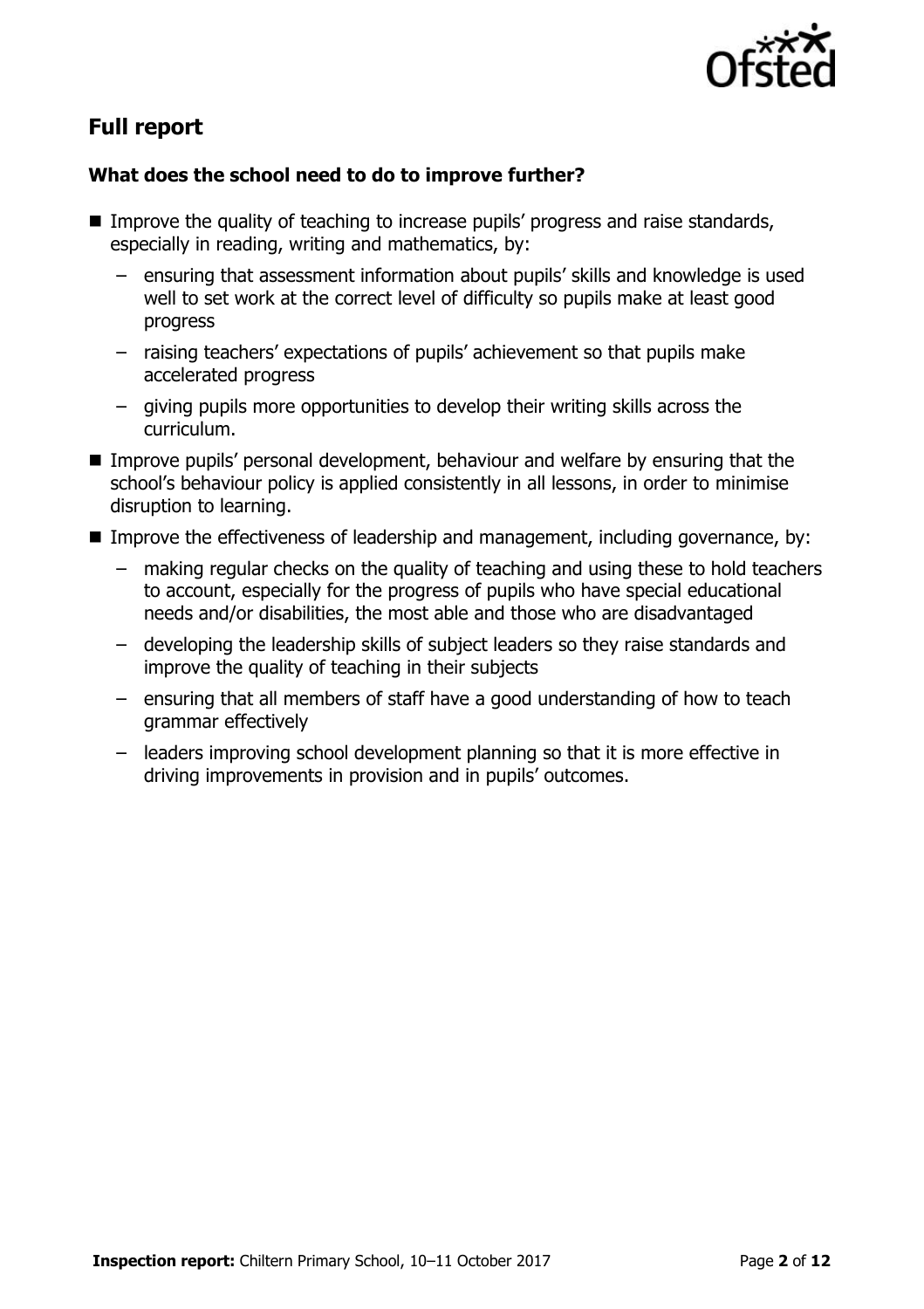## **Inspection judgements**

### **Effectiveness of leadership and management Requires improvement**

- Senior leaders have not been able to secure consistently good teaching since the previous inspection. The rapid increase in the number of pupils on roll at the school has proved to be a challenge to school leaders to ensure that the quality of teaching and pupils' outcomes have remained at a good standard.
- Senior leaders have recently introduced a new assessment system. This has not had time to embed fully. Leaders' checks on teaching, and in particular how teachers use assessment information, have not been consistent. A few teachers are still developing their skills in assessing accurately pupils' attainment. This is hindering pupils' achievement because subsequent lessons are not planned to help pupils make good progress.
- Senior and middle leaders' expectations of what pupils can achieve are sometimes too low. Leaders are not always quick enough in tackling pupils' barriers to learning. The findings from checks on the quality of teaching by senior leaders and those responsible for subjects are not being followed up robustly enough to ensure that the quality of teaching is consistently good across the school.
- Leaders for the provision for pupils who have special educational needs and/or disabilities do not check frequently the progress these pupils are making. The additional funding for these pupils is not always used effectively because it is not sharply focused on supporting pupils to make progress and raise their attainment.
- Leaders have not evaluated precisely the use of additional funding for disadvantaged pupils. This is a factor in these pupils having not made good progress.
- The school's plan for development is not fully effective in driving improvement. Targets for improvement are not always specific enough and sometimes do not link clearly to the areas for development.
- Support provided by the local authority has been minimal. Leaders have sought support from a local teaching school alliance and from the local cluster of schools. This support has been effective in improving the quality of phonics teaching.
- Since the last inspection, leaders have responded well to the rapid rise in the number of pupils on roll. Induction procedures for pupils are effective because their welfare needs are quickly assessed and support is put in place. The vast majority of pupils settle well and make friends quickly.
- Leaders have set ambitious targets for pupils to achieve in reading, writing and mathematics. These targets are now used to hold teachers to account, and the school's own information about how well current pupils are doing shows that pupils are now making faster progress This is bringing the proportion of pupils achieving at the expected standard in key stages 1 and 2 closer to the national average. This is indicative of leaders' capacity to secure improvements.
- Leaders recognised that too few Year 1 pupils were reaching the expected standard in phonics. Teachers and teaching assistants have received a programme of training and development. The proportion of pupils achieving the expected standard has improved and is now in line with the national average.

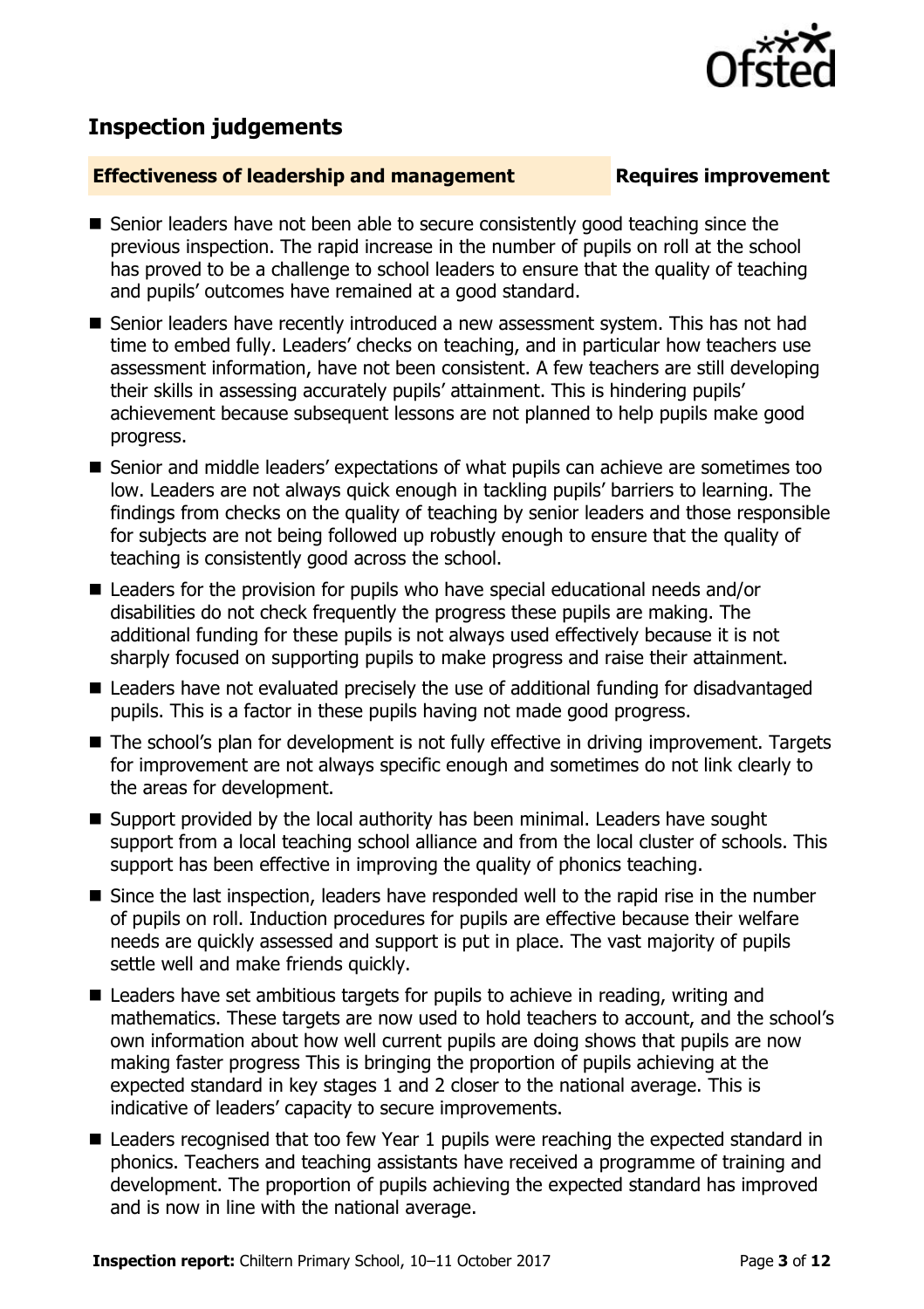

- The curriculum is broad and balanced. Pupils learn about life in other countries and cultures as well as life in the past. Pupils' spiritual, moral, social, cultural and emotional development is linked to learning about the school's values of peace, honesty and respect.
- The additional funds provided through the physical education and sport premium are used well. Leaders recognise the importance of enabling pupils to experience a wide range of activities that promote physical development for all, including archery, table tennis and basketball.

### **Governance of the school**

- The governing body is ambitious for the school to improve and understand its strengths and weaknesses. However, while governors are providing individual challenge to the headteacher, they are not considering closely enough the extent to which improvements are being made against the school's development priorities. This is limiting the rate of improvement.
- Governors' overview of performance information is not always sharp enough. They have partial understanding of the impact of the additional funding for pupils who have special educational needs and/or disabilities and for disadvantaged pupils.
- The governing body has responded well to accommodate the rapid growth in the number of pupils on roll. Governors are aware of the impact that this growth has had on classes and staffing, and have been proactive in seeking additional funding from the local authority to accommodate these new pupils.

### **Safeguarding**

- The arrangements for safeguarding are effective. Procedures to reduce pupils' risk of harm are thorough. Leaders work well with parents and external agencies to make sure that pupils are supported well and concerns are addressed swiftly. Staff know pupils well and are vigilant in responding to concerns.
- The designated safeguarding leads and the safeguarding governor meet regularly to ensure that information is shared and they are all aware of any safeguarding concerns. Where cases meet the local authority's threshold for involvement, leaders are tenacious in ensuring that concerns are followed up and that cases are not left unmonitored.
- Wherever possible, leaders and the family support worker put in place early help to support families. The family support worker has developed close relationships with vulnerable families and an open-door policy is in place for them to seek support when needed.
- Staff receive regular training in safeguarding and child protection and are aware of their responsibilities. The four designated safeguarding leads attend training regularly to ensure that their knowledge is up to date.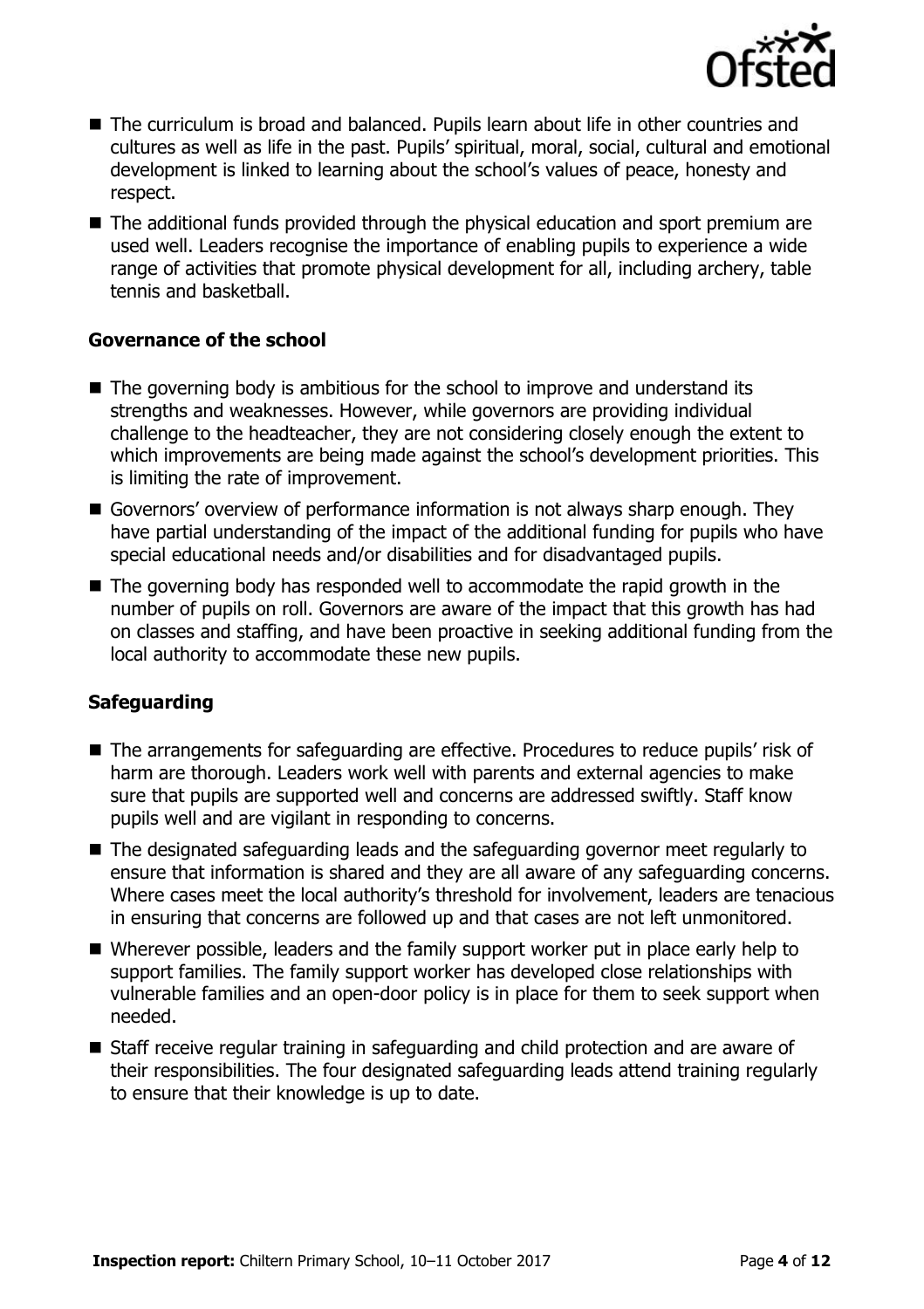

### **Quality of teaching, learning and assessment Requires improvement**

- The quality of teaching requires improvement because it is not consistently good. Since the previous inspection, the school has experienced a significant increase in staffing, which has hindered the consistency and quality of teaching, learning and assessment. As a result, pupils' progress is not as rapid as it could be.
- Sometimes, pupils are not challenged by the tasks they are set. Teachers are not using pupils' assessment information precisely enough to inform their planning. Pupils, including those who are disadvantaged and the most able, are not making good progress.
- The support for pupils who have special educational needs and/or disabilities is not checked regularly. Any review of the impact of the support these pupils receive does not focus on whether the attainment of these pupils has risen. Consequently, the progress of pupils who have special educational needs and/or disabilities is not rapid enough.
- Leaders have recently introduced a new approach to the teaching of reading and grammar. This new approach aims to challenge pupils to use inference and deduction when reading. Occasionally, work is not set at the right level and some pupils are completing work that is too easy or too hard. In some instances, teachers' and teaching assistants' subject knowledge is not good and grammar is taught incorrectly.
- **Pupils have too few opportunities to practise their writing skills across the curriculum.** Writing tasks are often the same for all pupils, which can result in the middle-ability and most-able pupils not being suitably challenged to improve their writing skills. These pupils do not make good progress.
- In mathematics, most teachers provide appropriate opportunities for pupils to apply their knowledge and skills to solve problems and to develop their ability to reason.
- Where learning is more effective, teachers have high expectations of what pupils can achieve. They use pupils' assessment information effectively to set appropriate tasks. Teachers challenge pupils to reason and deepen their understanding through effective questioning. Pupils make good progress.
- Pupils who speak English as an additional language are well supported. Adults are careful to ensure that pupils understand the tasks, and reshape where necessary to ensure that pupils understand. A programme to develop early English skills equips pupils new to the country with words and phrases to help them adjust and settle quickly.
- $\blacksquare$  The teaching of phonics in key stage 1 and early years is effective. Pupils use and apply their knowledge of phonics to read unfamiliar words and enjoy the range of books available.
- **Pupils in key stage 2 are encouraged to choose their own reading books from a** recommended list. They are supported to make appropriate choices matched to their ability. Pupils are encouraged to read regularly at home and their reading records show that they are motivated and well supported by their parents.
- Teaching assistants, working alongside teachers, are used well to support learning. They use effective questioning to develop pupils' understanding and intervene to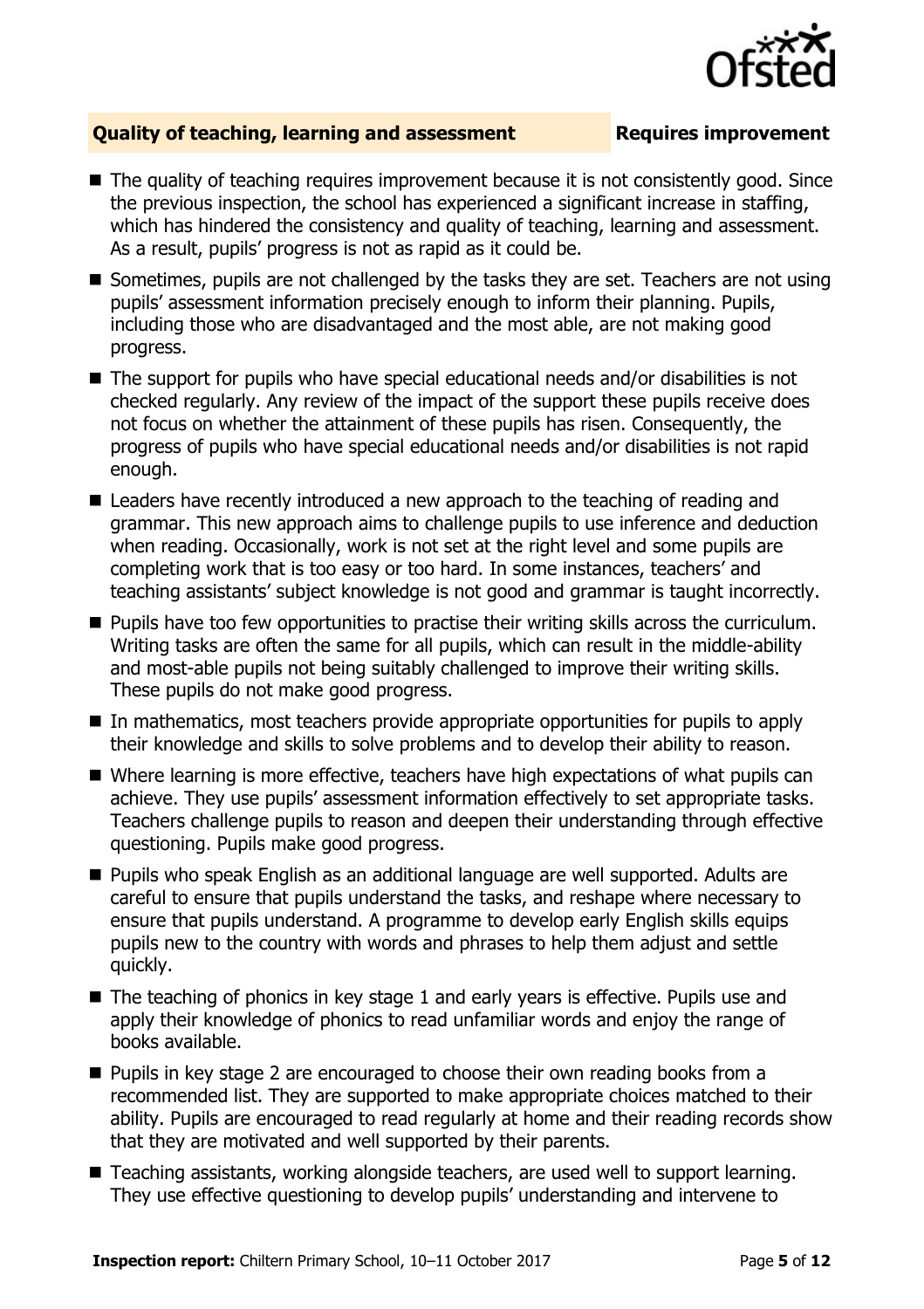

reshape learning when pupils need extra support.

### **Personal development, behaviour and welfare Fig. 2.1 Requires improvement**

### **Personal development and welfare**

- The school's work to promote pupils' personal development and welfare is good.
- Staff quickly assess the welfare needs of pupils new to the school. Leaders meet with the families of these pupils and where appropriate put support in place to ensure a smooth transition. As a result, these pupils settle well.
- **Pupils learn about different faiths and cultures. They understand that pupils at the** school come from many different countries and are proud of the different languages they speak. They understand that other people's lives may be different from their own and value these differences. The welcome existing pupils give to newcomers contributes significantly to the good progress made by pupils entering the school speaking little or no English.
- **Pupils who spoke with inspectors said that they felt safe in school and that incidents of** bullying were rare. They said that they know where they can go if they have a concern or problem and how to keep themselves safe. Pupils know that they must not share personal information on the internet. Teachers remind pupils often about how to keep safe online.
- **Pupils know how to live healthy lifestyles. They appreciate the range of extra-curricular** clubs available to them, such as those for archery and basketball.

### **Behaviour**

- The behaviour of pupils requires improvement.
- Sometimes, pupils are not sufficiently challenged and find the work too easy, because teachers do not have high enough expectations of what they can achieve. As a result, pupils who disengage are not encouraged to get back to their work straightaway and they can occasionally distract other pupils. Some adults do not tackle poor behaviour in class quickly enough.
- In classrooms, there are occasions when pupils are not respectful of adults. Adults do not always challenge this poor behaviour. When pupils are removed from class due to poor behaviour, the school's agreed response is not applied consistently and consequently, some pupils miss learning.
- At breaktimes, pupils play well together. Pupils behave well around the school. They are polite and respectful of visitors, greeting them, waiting on the stairs and holding doors open for them.
- Leaders are proactive in securing pupils' good attendance. Leaders carefully monitor cases of persistent absence. The family support worker meets with families to secure better attendance.

**Outcomes for pupils Requires improvement**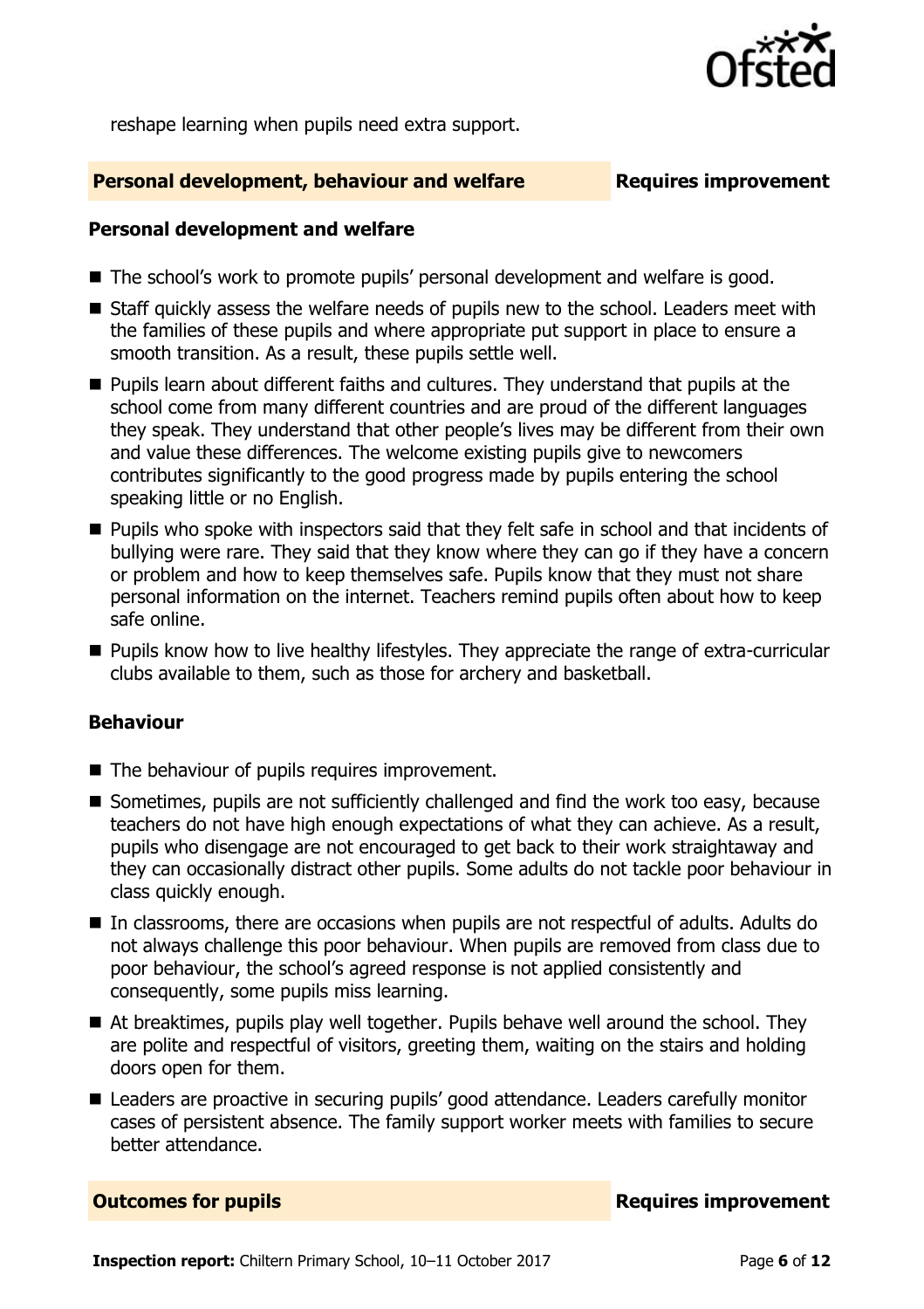

- **Pupils'** outcomes require improvement because pupils are not making good progress throughout the school. In 2017, the school's own assessment information suggests that standards dipped in reading, writing and mathematics at key stage 2.
- In 2016, the proportion of disadvantaged pupils achieving the expected standard at the end of key stages 1 and 2 was below the national average. The use of additional funding for disadvantaged pupils is not sharply targeted. Because of this, disadvantaged pupils, including the most able disadvantaged pupils, are not making as much progress as other pupils in the school.
- A minority of pupils who have special educational needs and/or disabilities do not make good progress from their starting points. Their progress is not checked on regularly and support is not always focused on raising their attainment.
- **Pupils'** attainment in reading has been below the national average in key stage 1 for the last two years. Leaders have made changes to how reading is taught across the school. However, this has only had a limited time to affect pupils' progress and attainment.
- $\blacksquare$  In writing, the proportion of pupils reaching the expected standard in key stage 2 was in line with the national average in 2016. However, the school's own assessment of progress and attainment for the end of key stage 2, in 2017, shows that achievement has dipped. Writing at key stage 1 has improved and is broadly average. Writing in current pupils' workbooks shows that guidance provided by teachers is helping to improve pupils' writing skills.
- Attainment at the end of key stage 2 in 2016 was slightly above the national average. Consequently, the majority pupils are leaving the school prepared for the next stage of their education.
- **Pupils' progress in mathematics in key stage 2 has been broadly average. The** proportion of pupils reaching the expected standard at key stage 1 has been below the national average. However, this is now rising.
- Lower attaining pupils make better progress than their peers, and in writing and mathematics are performing better than lower attaining pupils nationally.
- $\blacksquare$  The proportion of pupils who reached the expected standard in the Year 1 phonics screening check has improved and is now in line with the national average.

### **Early years provision Good Good**

- Assessment of children's progress is continuous. Staff use a new electronic assessment system that enables staff to record children's achievements instantly. They share children's achievements with children's parents and encourage them to record their children's achievements at home using the online system. This means that adults in early years are able to build on children's learning that happens at home.
- The learning environment across early years is safe, bright and vibrant. Activities are well thought out, providing children with opportunities to develop their knowledge and understanding. For example, the well-resourced writing table enabled children to practise their letter formation and early phonics skills. They were able to use letter mats to find sounds and write words with support from adults.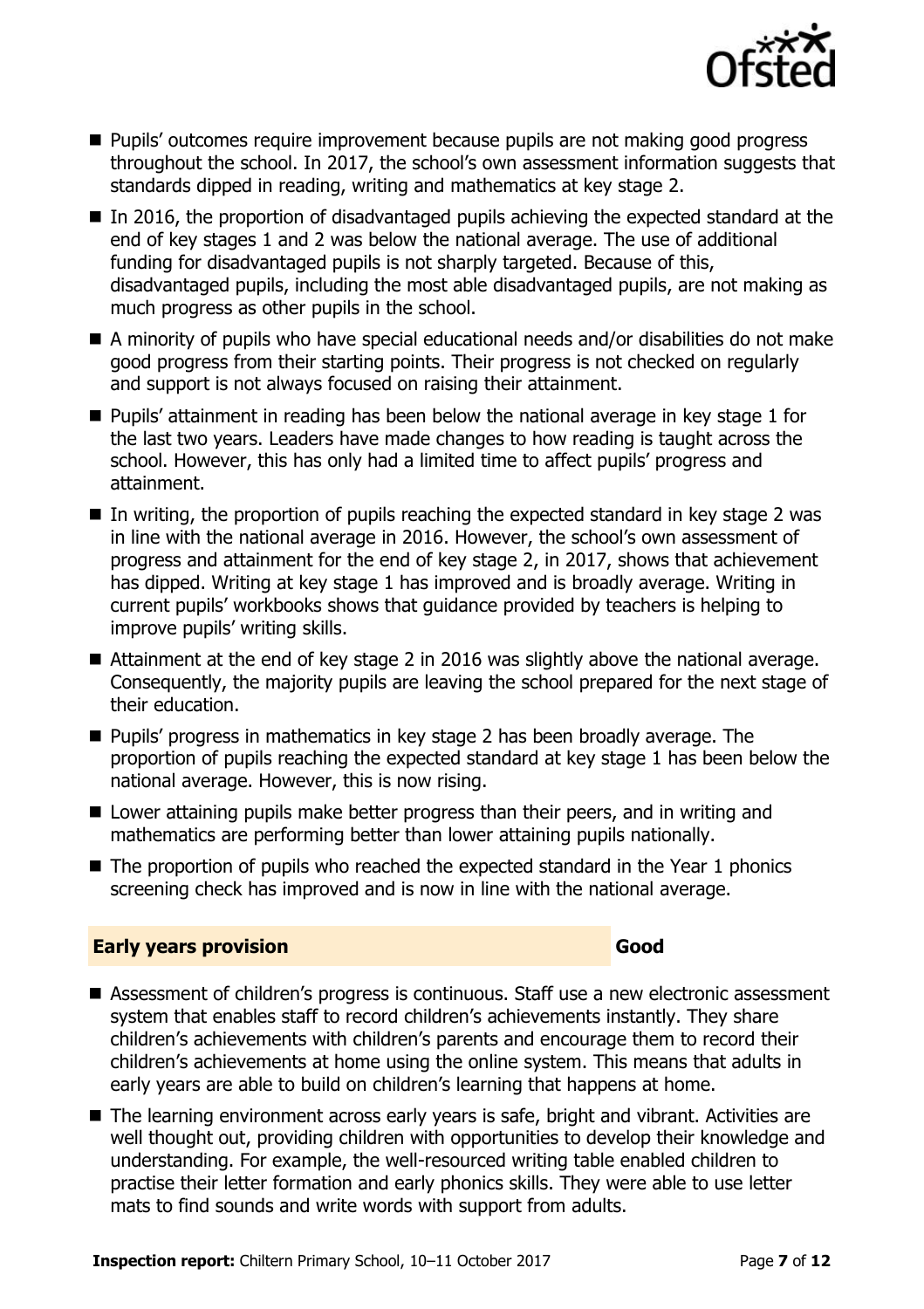

- Adults in early years enable children to develop their independent skills because routines are well embedded. For example, children are encouraged to put on their own aprons, hang up their coats and help themselves to their fruit break. Children feel safe, and willingly try out new learning experiences. Adults are vigilant of the needs of children, but also enable them to become independent.
- Children enjoy playing outside because adults engage them in purposeful play. For example, children were enthusiastically making mud pies and cakes. They were encouraged to think about what ingredients they were using to make them. During this activity, children engaged in purposeful play using good manners.
- The early years leader has a clear view of the progress made by different groups of children, including those who have special educational needs and/or disabilities and disadvantaged children. Support is targeted to meet the needs of children, for example, in a programme to help them to develop fine motor skills.
- Children are kind and caring towards one another, and are keen to share their thoughts with each other and adults. They are inquisitive and eager to learn, making the most of the stimulating and vibrant learning activities available to them.
- Teachers and teaching assistants communicate well with parents, providing information about how their child can be supported at home. Close links between home and school mean that children settle quickly. Any additional needs are quickly identified and support is put in place.
- Safeguarding in early years is effective. Teachers and teaching assistants have a good understanding of children's needs, and act quickly to put appropriate support in place.
- The proportion of children achieving a good level of development at the end of Reception Year is just below average. The majority of children make good progress and are well prepared for Year 1. However, expectations of what children can achieve are occasionally too low, and some children do not make as much progress as they could.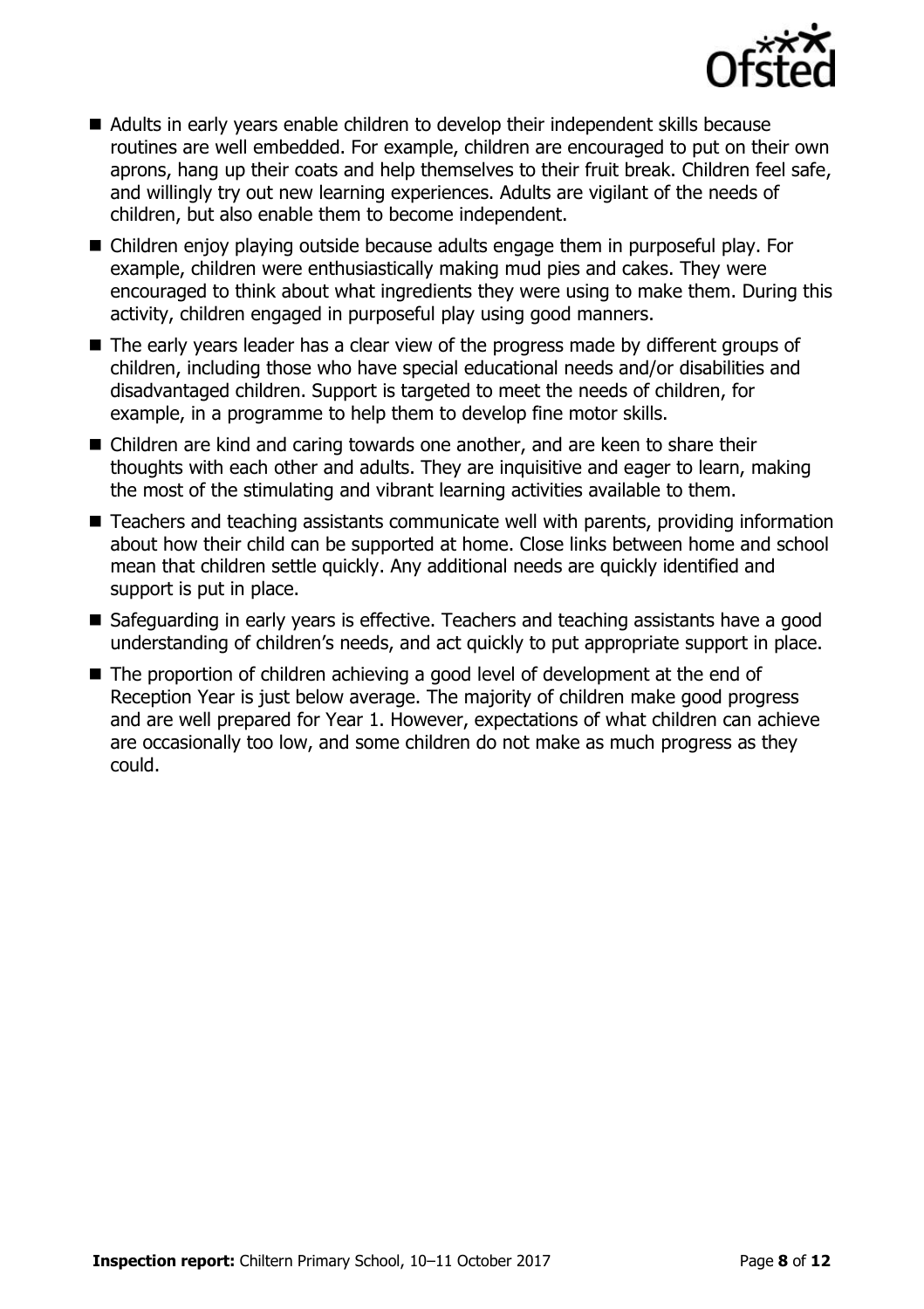

# **School details**

| Unique reference number | 121924           |
|-------------------------|------------------|
| Local authority         | Northamptonshire |
| Inspection number       | 10036010         |

This inspection was carried out under section 8 of the Education Act 2005. The inspection was also deemed a section 5 inspection under the same Act.

| Type of school                      | Primary                              |
|-------------------------------------|--------------------------------------|
| School category                     | Community                            |
| Age range of pupils                 | 4 to 11                              |
| Gender of pupils                    | Mixed                                |
| Number of pupils on the school roll | 374                                  |
| Appropriate authority               | The governing body                   |
| Chair                               | Vanessa Bradley                      |
| <b>Headteacher</b>                  | Penny Howell                         |
| Telephone number                    | 01604 753830                         |
| Website                             | www.chiltern.northants.sch.uk        |
| <b>Email address</b>                | bursar@chiltern.northants-ecl.gov.uk |
| Date of previous inspection         | 28 February 2013                     |

### **Information about this school**

- The school meets requirements on the publication of specified information on its website.
- Chiltern Primary School is larger than the average-sized primary school.
- Pupils are taught in 13 classes. Children in Reception Year are taught full time and in two classes, with their own outdoor provision.
- The school has increased in size from 223 pupils in 2013 to 374 pupils in 2017.
- The proportion of pupils who speak English as an additional language is above the national average.
- $\blacksquare$  The proportion of disadvantaged pupils is below the national average.
- The proportion of pupils who have special educational needs and/or disabilities is average.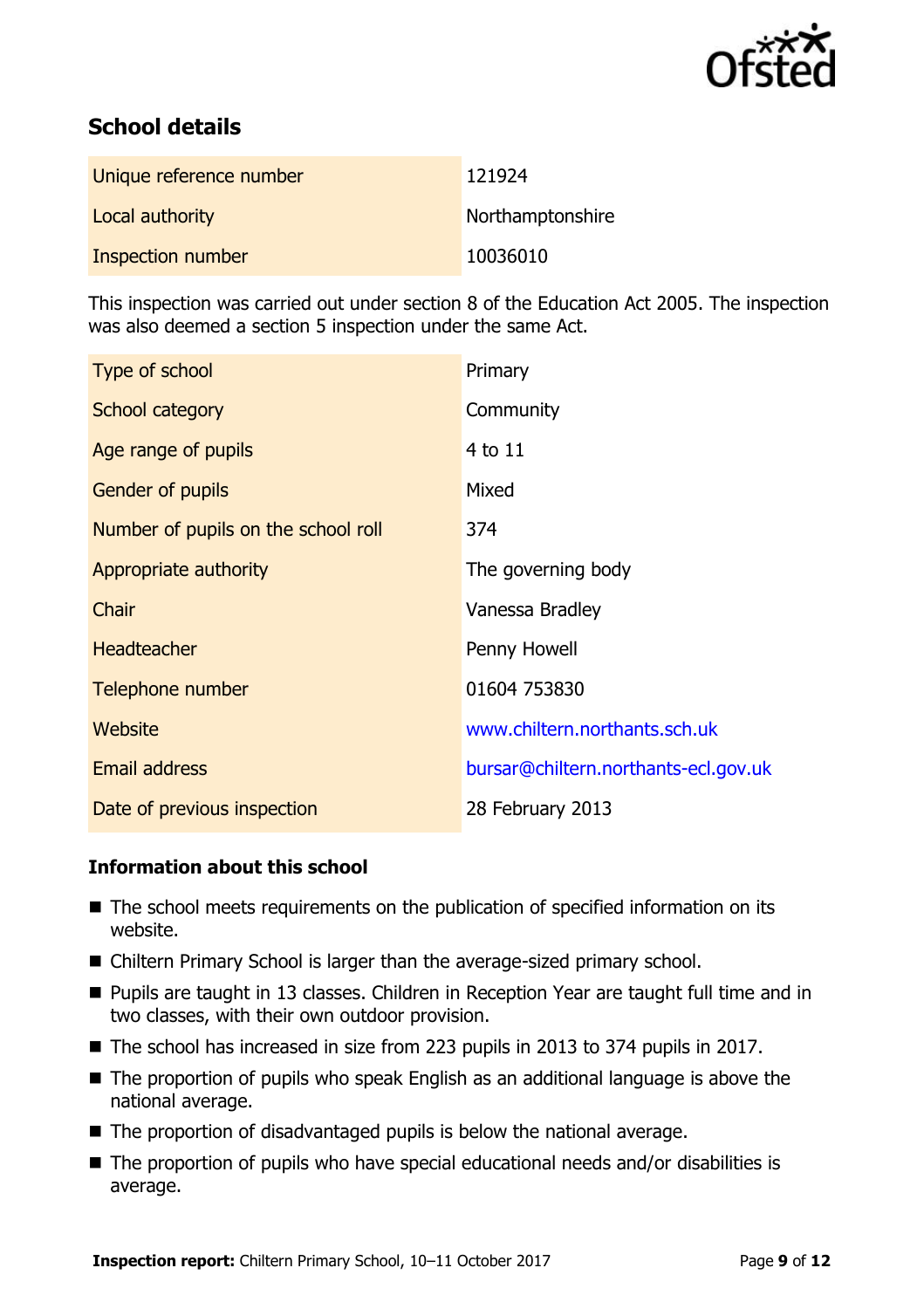

■ In 2016, the school met the government's current floor standards, which are the minimum expectations for pupils' attainment and progress in reading, writing and mathematics at the end of Year 6.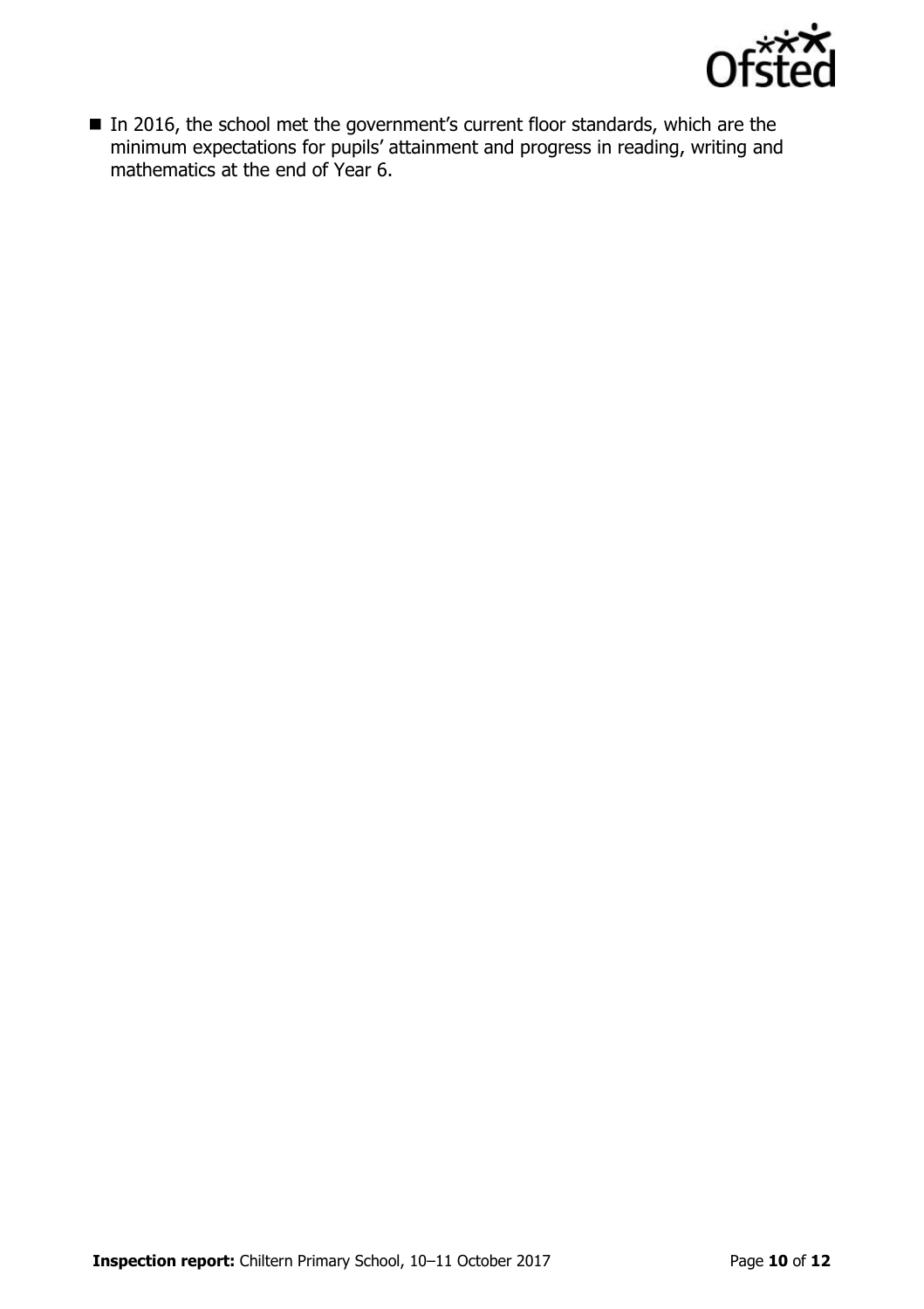

# **Information about this inspection**

- The inspectors observed learning in a number of lessons, some of which were observed jointly with the headteacher. They observed the teaching of early reading skills and listened to pupils read. The inspectors also talked with pupils about their school and looked at examples of pupils' work in all year groups to gain a view of the impact of teaching over time.
- Meetings were held with the headteacher, assistant headteachers, subject- and middle leaders, and representatives of the governing body. The inspectors also spoke with the local authority link adviser.
- The inspectors spoke with parents informally and considered the 19 responses to the online parent questionnaire, Parent View.
- The inspectors looked at a range of documents, including: the school's own selfevaluation and plans for improvement; the school's most recent information on the achievement and progress of pupils; information relating to the health, safety and safeguarding of pupils; the school's most recent data relating to the attendance of pupils; and minutes from meetings of the governing body.
- The inspectors considered the range and quality of information provided on the school's website.

### **Inspection team**

| Helen Williams, lead inspector | Her Majesty's Inspector |
|--------------------------------|-------------------------|
| <b>Paul Tuffin</b>             | Ofsted Inspector        |
| Liz Moore                      | Ofsted Inspector        |
| Damien Turrell                 | Ofsted Inspector        |